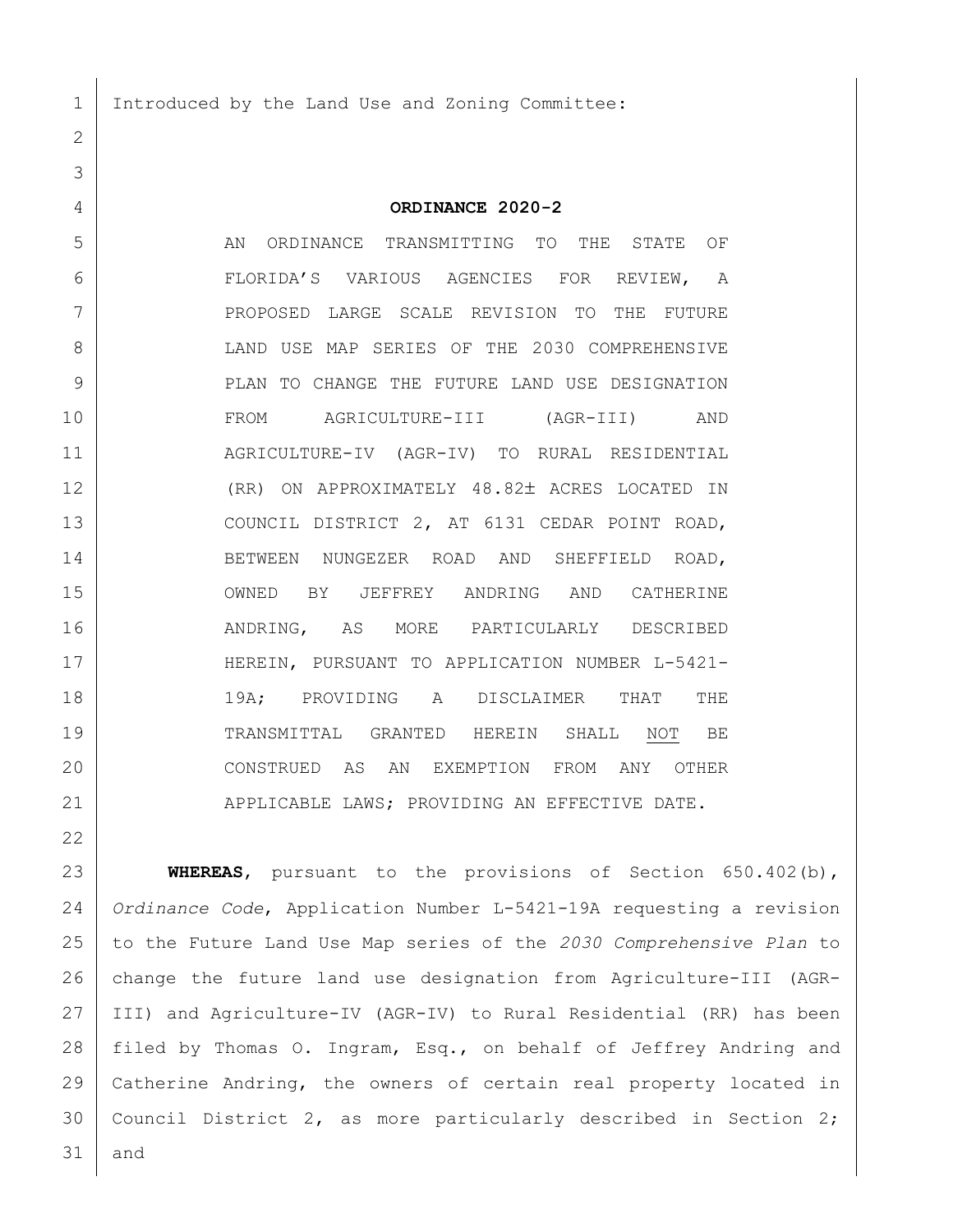**WHEREAS**, the Planning and Development Department reviewed the 2 proposed revision and application, held a public information workshop on this proposed amendment to the *2030 Comprehensive Plan*, with due public notice having been provided, and having reviewed 5 and considered all comments received during the public workshop, has prepared a written report and rendered an advisory 7 | recommendation to the Council with respect to this proposed 8 amendment; and

 **WHEREAS**, the Planning Commission, acting as the Local Planning Agency (LPA), held a public hearing on this proposed amendment, 11 with due public notice having been provided, reviewed and considered all comments received during the public hearing and made 13 its recommendation to the City Council; and

 **WHEREAS**, the Land Use and Zoning (LUZ) Committee held a public 15 | hearing on this proposed amendment pursuant to Chapter 650, Part 4, *Ordinance Code,* and having considered all written and oral comments 17 | received during the public hearing, has made its recommendation to 18 the Council; and

 **WHEREAS**, the City Council held a public hearing on this proposed amendment with public notice having been provided, pursuant to Section 163.3184(3), *Florida Statutes*, and Chapter 650, Part 4, *Ordinance Code*, and having considered all written and oral 23 comments received during the public hearing, the recommendations of the Planning and Development Department, the LPA, and the LUZ Committee, desires to transmit this proposed amendment through the 26 State's Expedited State Review Process for amendment review to the Florida Department of Economic Opportunity, as the State Land Planning Agency, the Northeast Florida Regional Council, the Florida Department of Transportation, the St. Johns River Water Management District, the Florida Department of Environmental Protection, the Florida Fish and Wildlife Conservation Commission,

 $-2 -$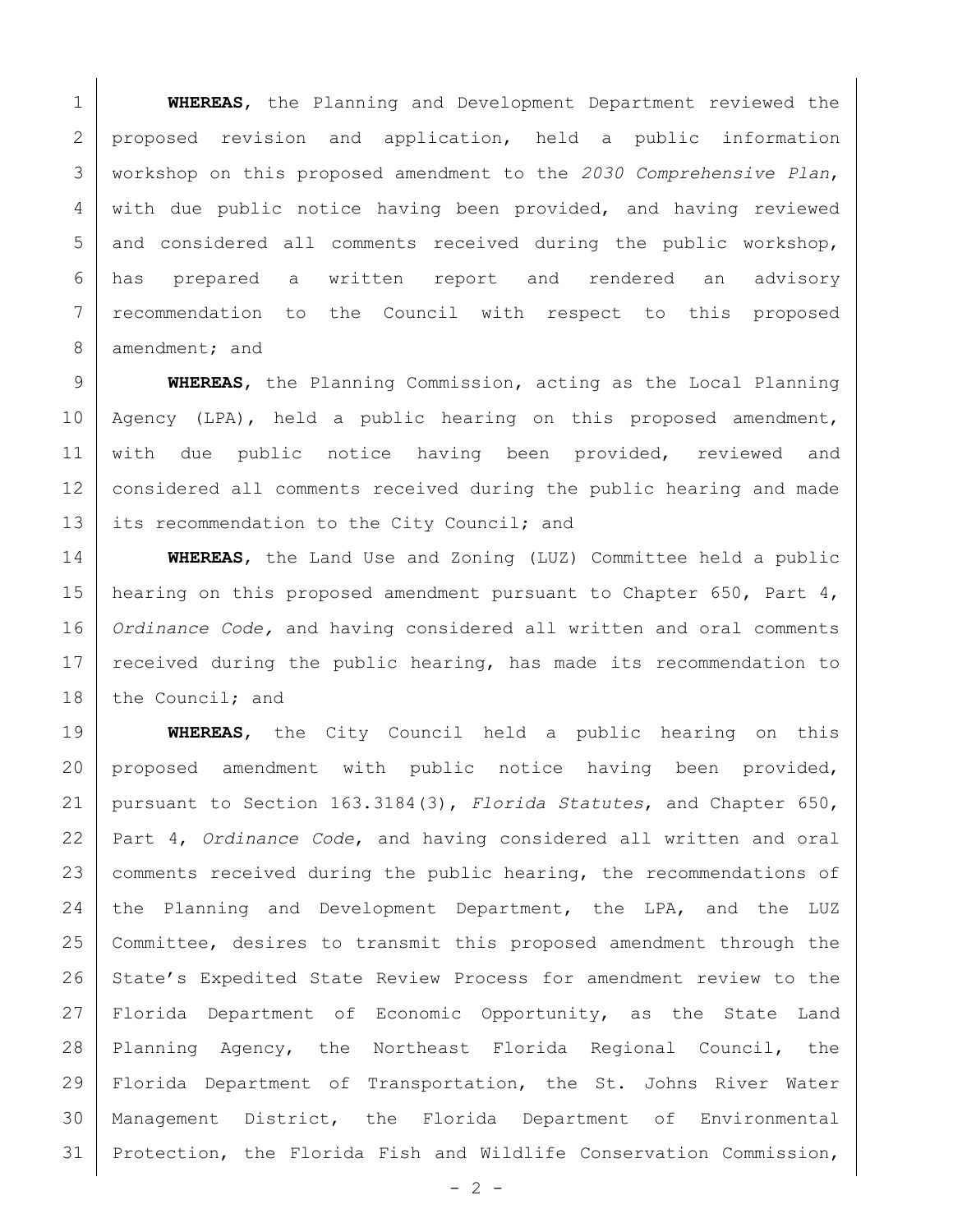1 | the Department of State's Bureau of Historic Preservation, the Florida Department of Education, and the Department of Agriculture 3 and Consumer Services; now, therefore

**BE IT ORDAINED** by the Council of the City of Jacksonville:

 **Section 1. Purpose and Intent.** The Council hereby approves for transmittal to the various State agencies for review a proposed large scale revision to the Future Land Use Map series of the *2030 Comprehensive Plan* by changing the future land use designation from Agriculture-III (AGR-III) and Agriculture-IV (AGR- IV) to Rural Residential (RR), pursuant to Application Number L-5421-19A.

 **Section 2. Subject Property Location and Description.** 13 The approximately 48.82± acres are located in Council District 2, 14 at 6131 Cedar Point Road, between Nungezer Road and Sheffield Road (R.E. No. 159855-0500), as more particularly described in **Exhibit 1**, dated December 11, 2019, and graphically depicted in **Exhibit 2**, both of which are **attached hereto** and incorporated herein by this 18 | reference (Subject Property).

 **Section 3. Owner and Applicant Description.** The Subject Property is owned by Jeffrey Andring and Catherine Andring. The applicant is Thomas O. Ingram, Esq., 233 East Bay Street, Suite 1113, Jacksonville, Florida 32202; (904) 612-9179.

 **Section 4. Disclaimer.** The transmittal granted herein shall **not** be construed as an exemption from any other applicable 25 | local, state, or federal laws, regulations, requirements, permits 26 or approvals. All other applicable local, state or federal permits or approvals shall be obtained before commencement of the development or use and issuance of this transmittal is based upon 29 acknowledgement, representation and confirmation made by the applicant(s), owner(s), developer(s) and/or any authorized agent(s) or designee(s) that the subject business, development and/or use

- 3 -